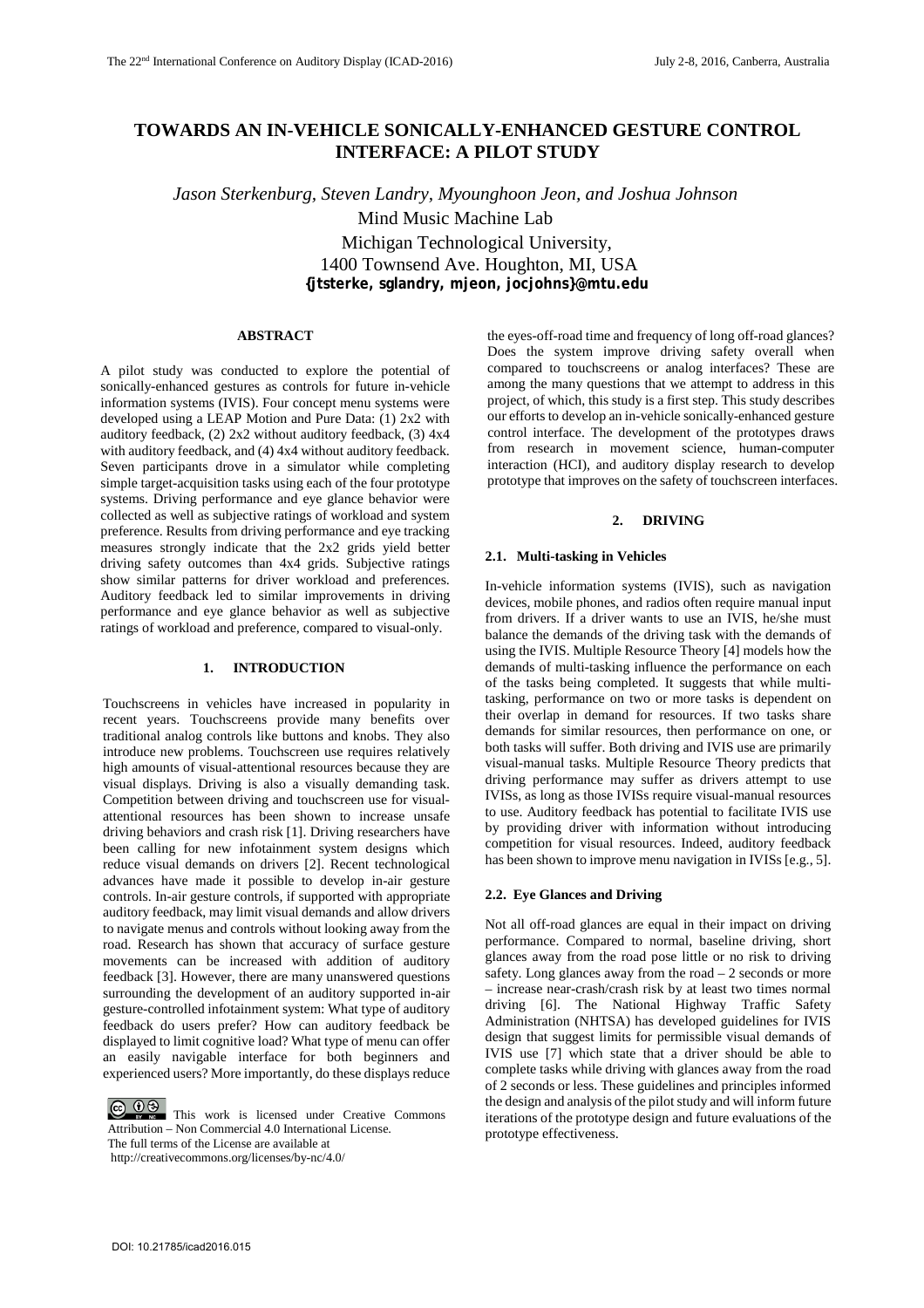#### **3. MOVEMENT SCIENCE**

# **3.1. Fitts' Law**

Paul Fitts' first quantified a movement task's difficulty, known as the index of difficulty (ID) [8, 9]. The original Fitts' Law equations describe movement along one dimension (1).

$$
ID = log_2\left(\frac{2A}{W}\right),\tag{1}
$$

Here, A is the amplitude, or distance, from the start of the movement to the target and W is the target width. The Shannon Formulation of Fitt's law (2) is generally preferred now because of its improved fit to observations while still adhering to Fitts' Law and because it ensures a positive value for ID.

$$
ID = \log_2\left(\frac{2A}{W} + 1\right),\tag{2}
$$

This equation can help us predict the difficulty of completing movement tasks in our different systems. For example, when comparing movements toward similarly positioned targets in the two different grid sizes, such as target A in the 2x2 grid and target A in the 4x4 grid (Figure 1), if the amplitude is 50 cm for both grids (approximately true), and the target size in the 2x2 grid is 12.6 cm and 6.3 cm in the 4x4 grid, then the calculated ID for the 2x2 is 1.79 and the ID for 4x4 is 2.5. This predicts that selecting targets on the 4x4 will be more difficult. We do not suggest that Fitts' Law provides a complete description of the nature of these complex cognitive, visualmanual search tasks, but it does give us a foundation from which to make simple predictions about relative difficulty of using systems with different target sizes.

## **3.2. Auditory Feedback and Fitts' Law**

Fitts' Law, and most of the related work done in the area of movement science have assumed that feedback about movement was obtained through the visual and proprioceptive modalities [10]. Research has shown that proprioceptive cues alone lead to reduced accuracy in movement tasks [11]. Since the in-vehicle gesture interface is intended to be used by drivers who are simultaneously driving a vehicle, visual resources may not be available. Proprioceptive cues alone may be insufficient to aid in movement toward targets. It is currently unclear how other feedback modalities, like auditory or haptic, can be best utilized to facilitate visually-unaided movement tasks while minimizing workload and unnecessary system noise.

# **4. PILOT STUDY**

#### **4.1. Objectives and Hypotheses**

The purpose of this study was to evaluate the impact of two major design features on driving performance and driver glance behavior: the size and number of target boxes, and the presence of auditory feedback.

Hypothesis 1: We hypothesized that the larger target sizes would reduce the secondary task difficulty and result in better driving performance (lower lane deviations) and eye glance behavior (fewer glances, less eyes-off-road time, fewer long glances) compared to smaller target sizes.

Hypothesis 2: We also hypothesized that auditory feedback would decrease secondary task difficulty and result in better driving performance and eye glance behavior compared to conditions without auditory feedback.

### **4.2. Participants**

A total of seven participants were recruited from Michigan Technological University undergraduate psychology student pool. Among the participants one was male and seven were female.

### **4.3. Equipment**

### *4.3.1 In-vehicle Sonically-Enhanced Gesture Control Interface*

The in-vehicle gesture interface is comprised of two major components. A LEAP Motion, an infrared sensor designed to recognize hand features, was used to detect the hand position of the driver. Data from the LEAP Motion is sent to Pure Data, a free, open-source, real-time graphical programming environment for audio and visual processing. Within the customized Pure Data program there are audio and visual displays generated from the LEAP Motion data. The LEAP Motion tracks the center of a user's palm and counts the number of visible fingers and relays that information to Pure Data, which contains a visual grid display (Figure 1).



Figure 1: 2x2 grid (Top Left), 2x2 grid with visualization of hand position and highlighting box C (Top Right), 2x2 grid showing visualization of a selection (Bottom Left), and Graphical display of 4x4 grid with hand position (Bottom Right).

A graphic is displayed on a 1280x1024 monitor (Figures 1 & 2). The graphic shows a grid  $(2x2 \text{ or } 4x4)$ . Each box contains a letter. As the user holds his/her hand over the LEAP Motion, the visual display shows a box representing the position of his/her hand within the grid. If the center of the user's hand is within one of the boxes, that box is highlighted. For design concepts which have audio feedback, the same action will cue a text-to-speech .wav file for the letter in the box that is highlighted. Navigation through the system was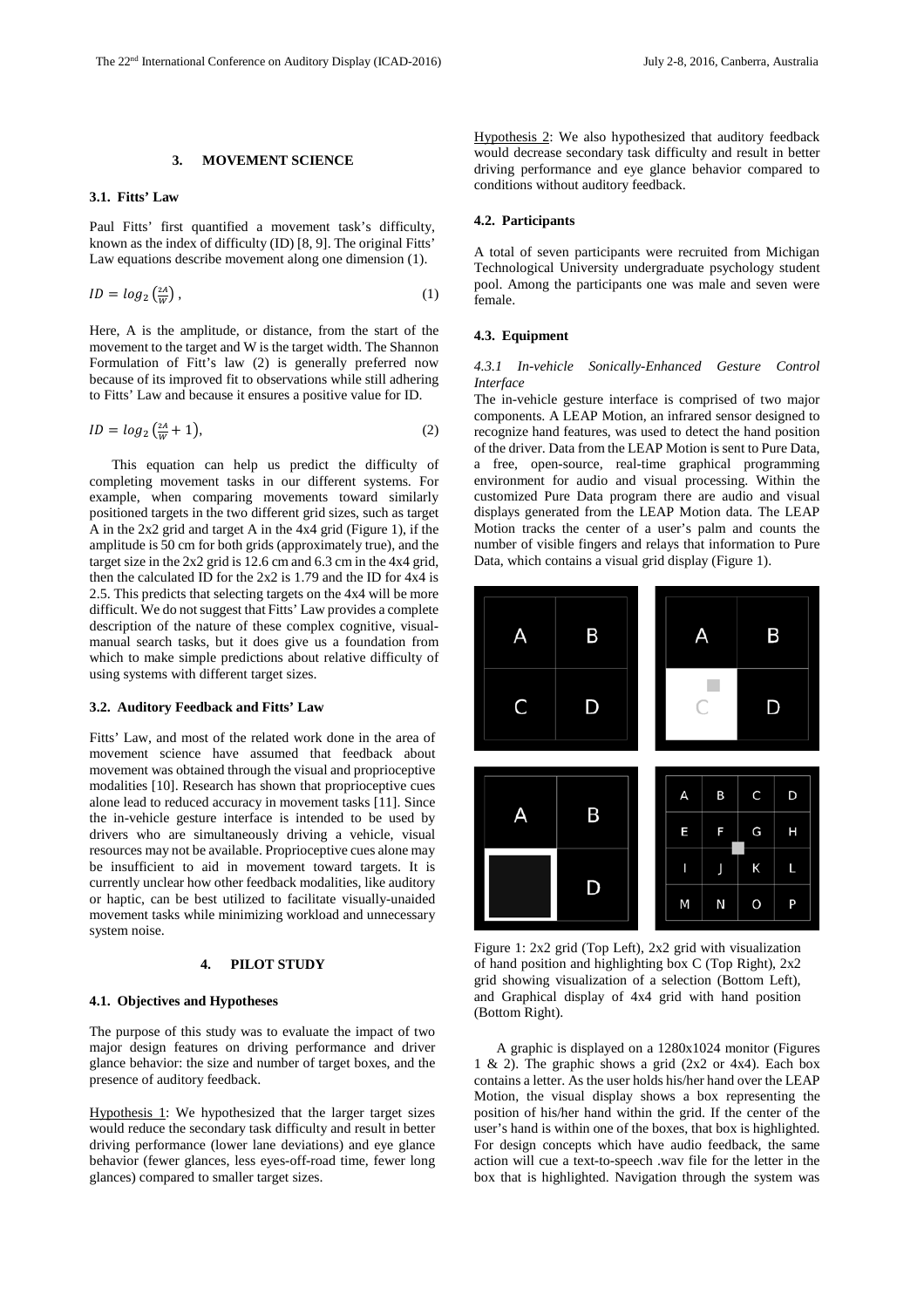intended to be completed along a horizontal plane, with controls working analogously to a computer mouse. Target selection is dependent on the number of fingers visible to the LEAP Motion. If the system detects five fingers, then it will select the target which is highlighted at that moment. For the concept designs that have audio feedback, a selection action is followed by a confirmatory auditory icon which contains two "raindrop" tones, the first low followed immediately by a second higher frequency note. This is intended to provide an indication of selection.

### *4.3.2 Driving Simulator*

A National Advanced Driving Simulator (NADS) MiniSim medium-fidelity driving simulator (Figure 2) was used for all driving scenarios. The driving scenario consisted of a single circuit through a residential area with many left and right curves. There were no other cars in the scenario. The simulator automatically records lane deviations and vehicle speed, along with many other variables.



Figure 2: Driving simulator setup, visual display monitor with webcam, and LEAP Motion.

### *4.3.3 Eye Tracking*

Eye glance behaviors were recorded by a webcam placed on top of the visual display monitor. The eye glances were later coded by a researcher and placed into three categories based on the estimated length of the glance duration: short  $\ll 1$  second), medium (1 second $\leq t \leq 2$  seconds), and long (>2 seconds).

# **4.4. Experimental Design**

The study was a within-subjects repeated measures factorial design. Each participant completed all four conditions in one session.

- 2x2 grid with auditory feedback (2x2 VA)
- $\blacksquare$  2x2 without auditory feedback (2x2 V)
- 4x4 with auditory feedback (4x4 VA)
- 4x4 without auditory feedback (4x4 V)

#### **4.5. Procedure**

### *4.5.1 Training*

Before driving in the simulator participants were introduced to the gesture prototype system. Initially, participants were shown the system and given no instruction in order to observe their first assumptions about how the system is used. A brief training period followed, in which participants were instructed to navigate with a closed fist and select by showing all five fingers. Practice trials were completed until the participant was comfortable with the system. Next, participants were introduced to the driving simulator. Participants were told to drive in the right lane, and maintain a speed between 30-40 mph. The participants were given no instructions about how they should balance the demands of the two tasks.

### *4.5.2 Concept Systems*

The order in which participants used the concept systems was randomized. A total of 32 selection tasks, evenly divided between target boxes, were completed for each concept system, taking approximately five minutes to complete. Auditory cues instruct participants which target to select (e.g., "select option B"). The order of the auditory cues was randomly determined by the Pure Data program.

#### *4.5.3 Questionnaires*

After completing all of the selection tasks, the participants were asked to stop the car and put it in park. During that time, the experimenter asked participants about his/her first impressions. Qualitative notes were taken regarding participants first impressions. Next, participants were asked several questions about their workload [12], including: mental demand, physical demand, performance, effort, and frustration using the electronic version of

NASA-TLX. This process was repeated for all four concept system designs.

#### *4.5.4 Semi-structured Interview*

Following completion of all concept system designs, a short interview was conducted to identify issues that participants noticed and to probe about experiences with various aspects of the system, including the target size and the presence of auditory feedback.

## **5. RESULTS**

#### **5.1. Driving Performance**

Speed data indicate that participants were generally capable of maintaining a speed between 30-40 mph, as instructed, while using each of the concept designs. Lane deviation data show a pattern indicating that participants' lane deviations were larger when using the systems with the smaller target sizes (4x4 grids) (Figure 3). Presence of auditory feedback appeared to have little or no effect on lane deviations.



Figure 3: Mean lane deviations for each of the concept systems. Error bars denote 95% confidence intervals.

# **5.2. Eye Glance Behavior**

Drivers made more frequent off-road glances for design concepts with smaller target sizes, and also for systems with no auditory feedback. This is true for all three glance durations (short, medium, long). The effect of both the target size and